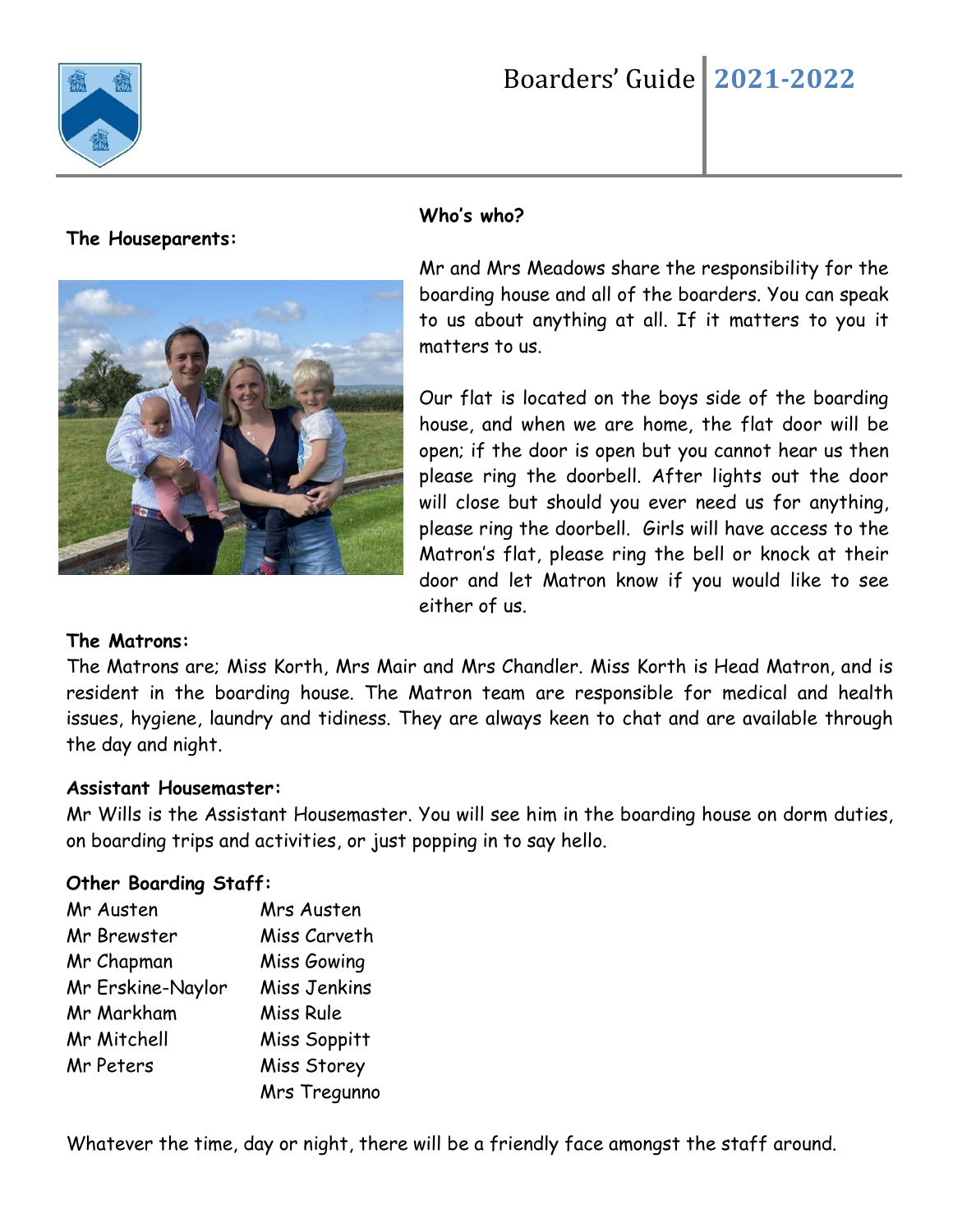

### **Your Bedroom**

You will be in a bedroom with children of a similar age. One of the good things about boarding is that you learn to get on with lots of different people and you will be able to make friends with all the boarders at Witham, no matter which bedroom you are in.

We encourage you to bring in photographs and pictures and display them on your pin board, and we would love to see decorated and personalised dorms. You will have your own photo frame next to your bed so please bring a 4x6 photo from home. You should always have a reading book beside your bed for the quiet reading period before lights go out each night.



## **Helping each other**

When you first board, a 'boarding buddy', usually an experienced boarder of a similar age, will help you get used to your new surroundings and routines. However, all boarders are encouraged to help each other and they will be happy to help you if you are unsure about anything. There are also 'boarding families' within the boarding house. Each family comprises of members from every year group, and there should always be one member of your family boarding on the same night as you.

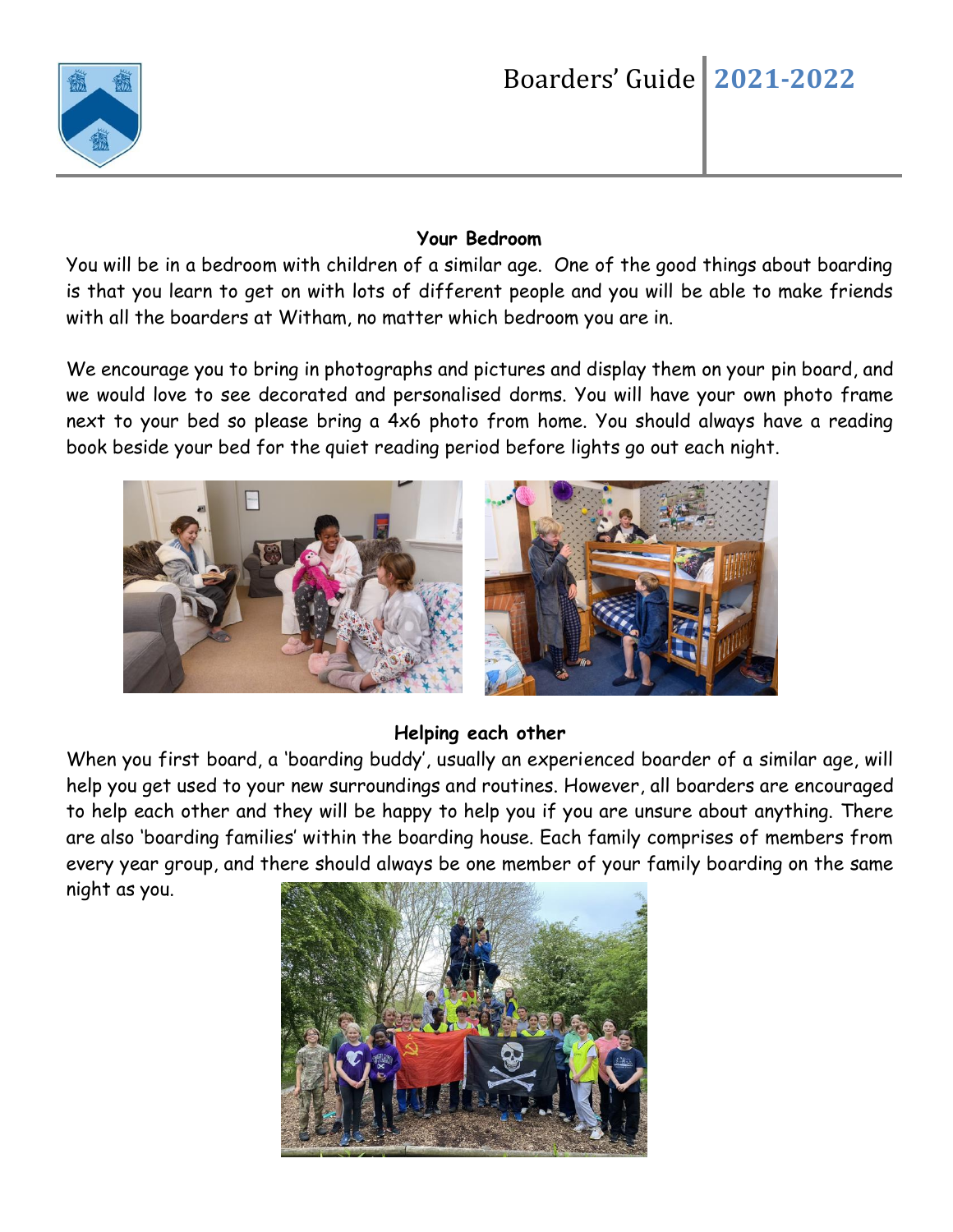



# **Keeping in touch with home**

During the day you can ask Mrs Paylor in the office to phone home. There are also two phone booths from which you can phone home in the evenings; but you must remember to inform the duty member of staff before using the phone. You can also phone home from the surgery or the Houseparents' flat should you need to. You will be provided with your own email address and your parents will be able to contact you in this way. If it is necessary, the duty staff will allow you to use the main school phone.

#### **Food and Drink**

Food is in plentiful supply! Every breakfast includes cereal, fruit juice, fruit, yoghurt, tea, toast, as well as a hot dish that changes each day. A drink and fresh fruit are available at morning break. A hot meal is provided for lunch, along with pudding. In the afternoon a snack of biscuits and squash is available. Tea is at 1715, and you can have cake, fruit, cereal, water or hot chocolate before you go to bed. You can also help yourself to milk and water throughout the day. You will also be provided with your very own Witham Hall water bottle for use during the night. Water fountains are located within the boarding house.

#### **House Safety**

The boarding areas and the main school building are alarmed. No one can enter or leave the boarding areas without waking everybody up! We will also practice fire drills at various points throughout the year.

## **What to do if you've lost something**

You must look after your possessions properly; always make sure your possessions are clearly named and ensure that you put them away after you have used them. The Matrons store items that are found in the boarding house – check with them if you are still unable to find what you have lost. You should inform a member of staff if you are unable to find something.

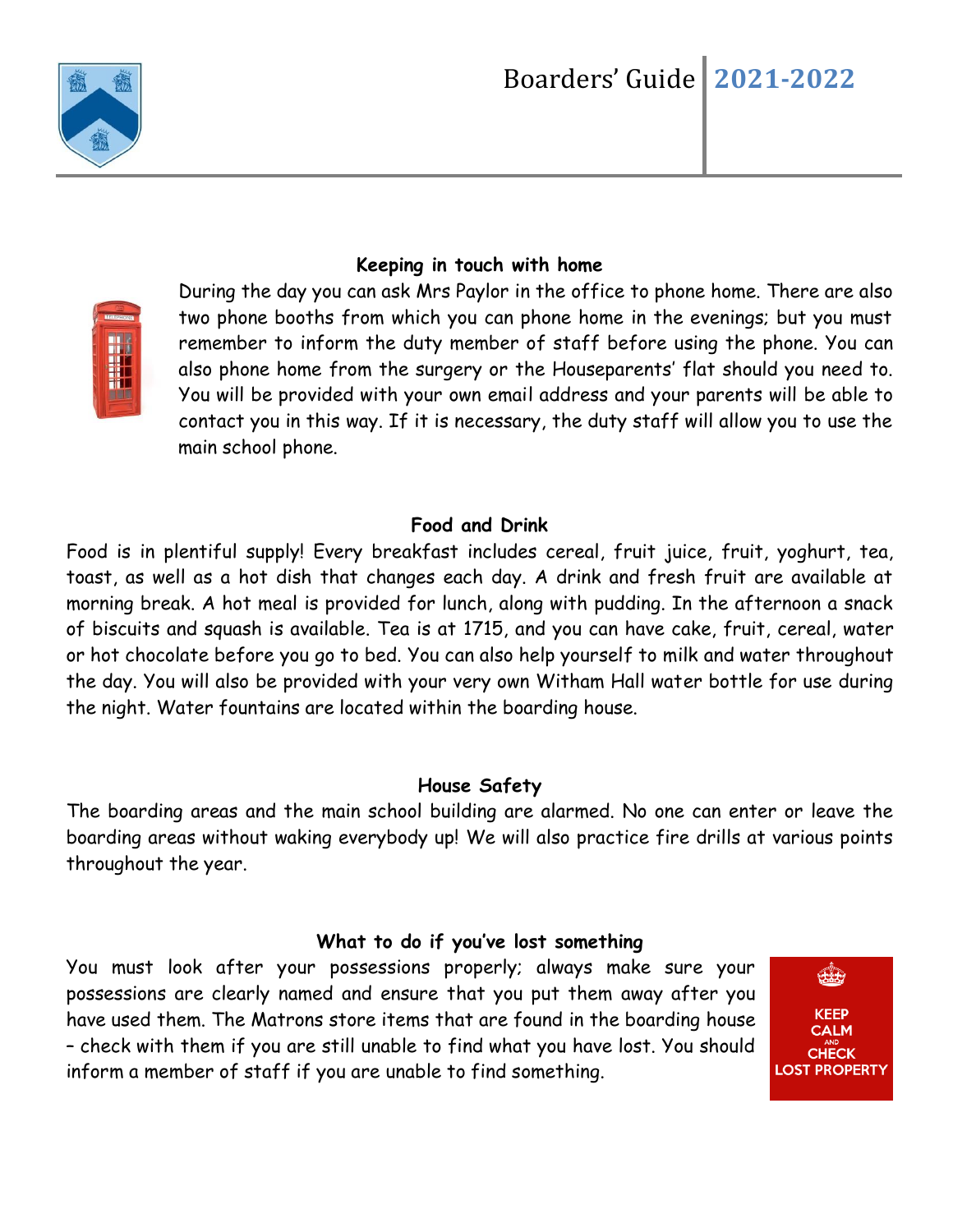

## **What to do if you are upset or worried about something**

You should talk to somebody! This could be Mr or Mrs Meadows, or any of the other boarding staff, the Matrons, your form teacher, or even a friend or member of your boarding family.

Alternatively, you can contact Father Ed, the school Chaplain, who comes into school frequently and is always happy to listen to any problems you might have. There is also a School Counsellor, Jo Ruff, who visits the school regularly. Appointments can be booked in advance, or there are drop-in sessions. You can also contact Liz Power who is completely independent of the school. Please also see the posters in your dorms and the corridors in the boarding house, as well as around school, for more the relevant contact details.

# **You may find the numbers below helpful:**





**Father Ed: 01778 591 358 ChildLine: 0800 1111** 

You can speak to Mrs Austen, Miss Rule, Mr or Mrs Meadows, your form tutor or any other member of staff for more help and advice on arranging a time to meet with Jo.

You can also talk to someone completely independent of the school. Telephone Liz Power on 01780 481800 (work) or email her at liz.power@stgeorgeschurch.net

## **Boarding Council**

Your Chair of Boarding Council is there for you to talk to regarding anything to do with boarding. They will meet regularly with Mr and Mrs Meadows, and also help support all new boarders. The Chair of Boarding Council will meet with the Boarding Council members, Mrs Fuller, and Mr & Mrs Meadows every 3-4 weeks to discuss various boarding matters. Boarding Council members should collate your views and opinions to share at this meeting, and then feedback to you what was discussed.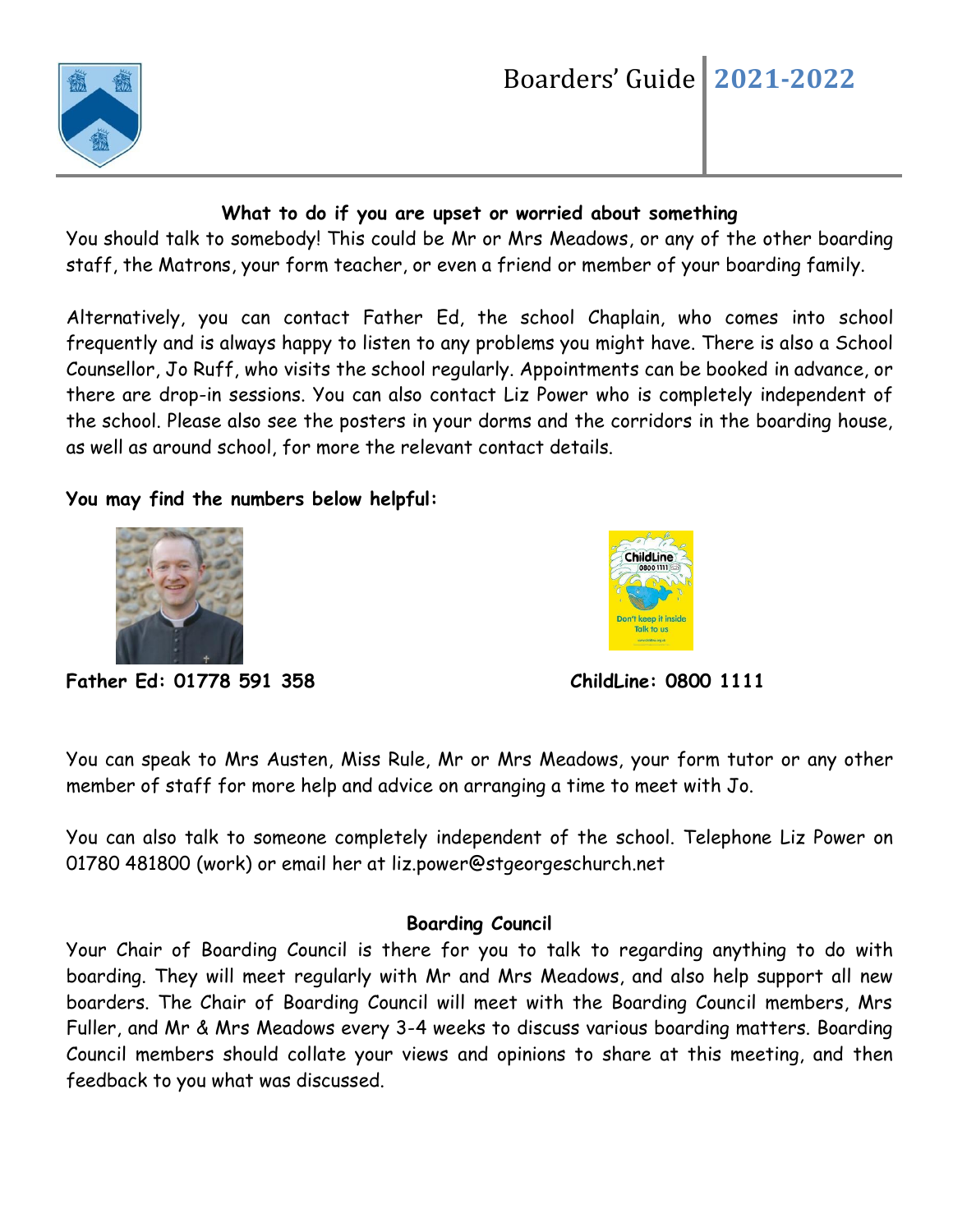

# **What to do if you don't feel well**

If you feel unwell, the best times to see the matrons are first thing in the morning, break time, afternoon snack time, or during surgery time after tea. If there are no matrons available in the surgery, there is a 'walkie talkie' for you to use to alert a matron and she will come to the surgery as soon as possible. We can also arrange for you to see the school doctor. If you feel unwell during the

night, boys you should knock on Mr and Mrs Meadows' door and ring the bell, girls you will have access to the Miss Korth's flat and should knock on her door.

# **Living in a Boarding House – a few Golden Rules**

Boarding at Witham Hall is great fun, but so that we can all enjoy ourselves, there are just a few rules we insist that you follow:

- 1. You must always be respectful of all member of the boarding team.
- 2. Be polite to everyone in the boarding house, children and adults.
- 3. Respect the privacy and belongings of others.
- 4. You should only enter someone else's dorm with permission from the boarding staff.
- 5. Respect each other's right to sleep NO TALKING after lights out.
- 6. Be a good boarder care for each other.

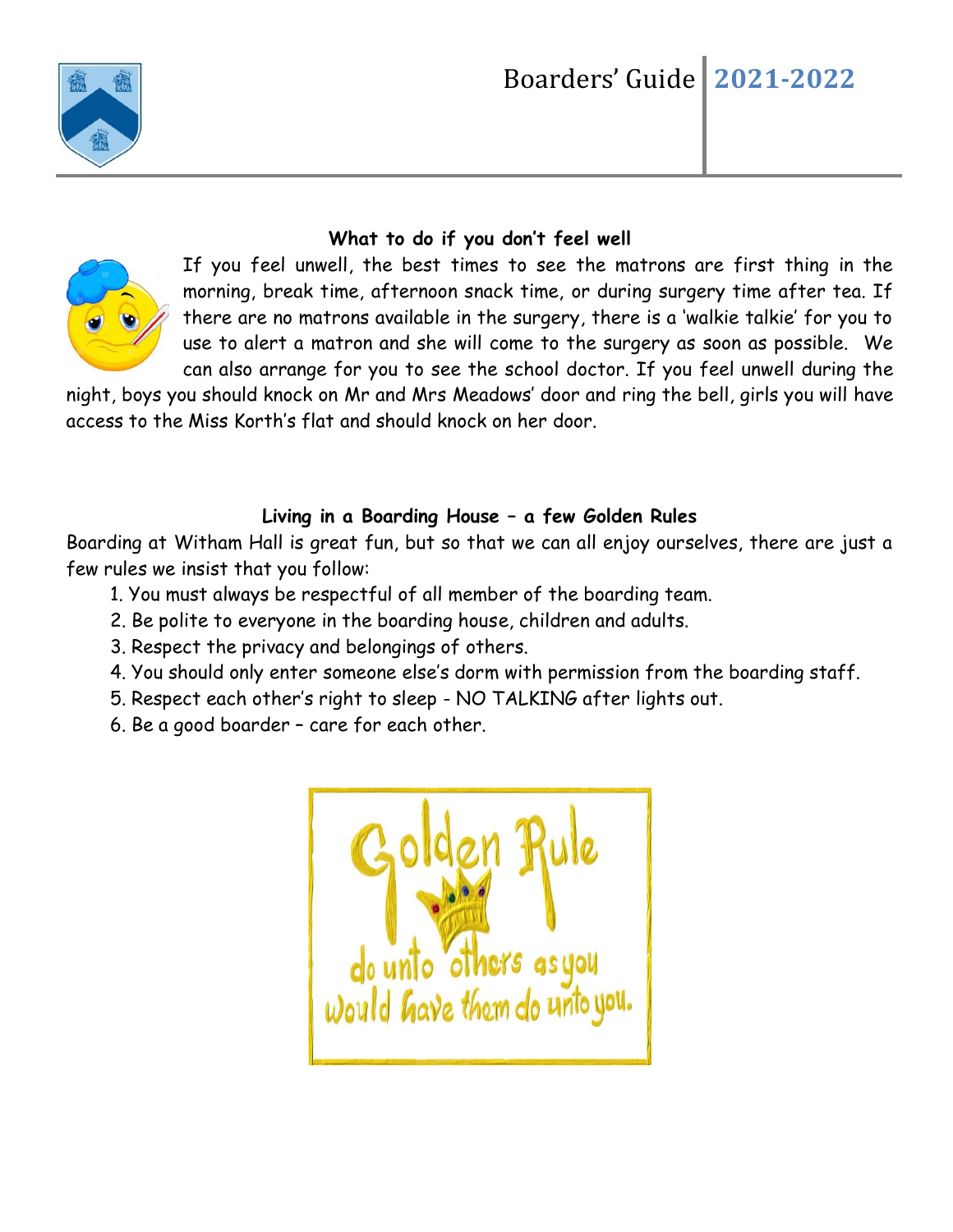

## **What can I bring to the boarding house?**

In the boarding house, there are plenty of things to do to occupy your time and plenty of people for you to play games with and chat to. You should not bring expensive games to school: we do not have storage space for them and we do not wish for them to get broken or lost. You can bring a teddy, books and playing cards in to the boarding house if they are clearly named. Mobile phones, money, tuck and electrical items such as tablets **must not** be brought into school. If you accidentally bring something into school that you think you should not have, you must hand it in to the Matrons, Houseparents or duty member of boarding staff.

The only exception to the above is that **Weekly Boarders** may bring in an e-reader with books pre- loaded. **The device must be given to Matron at lights out.**



# **Flexi-Boarders**

Each time you stay in the boarding house, you will need to bring the following items with you:

- Pyjamas, Dressing Gown and Slippers
- Toilet bag containing toothbrush, toothpaste, shower gel, shampoo, comb, shower cap (girls)
- Towel
- Clean underwear, socks, and a shirt for each day of your stay
- One set of play clothes
- Reading book
- Teddy!

Please make sure that all your belongings are clearly named.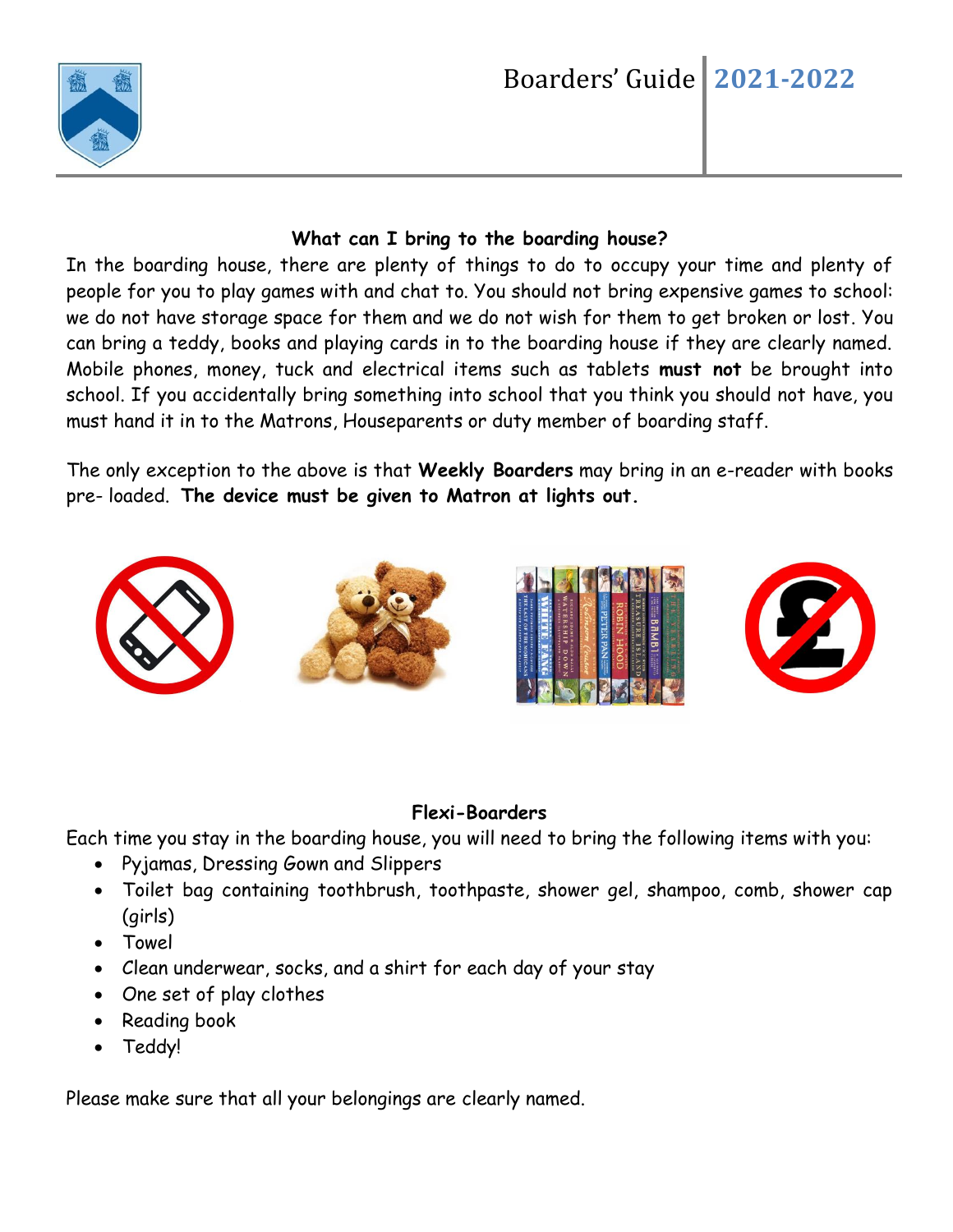

# Boarders' Guide **2021-2022**

### **Boarders' Routine**

| Morning | 0710 | Wake up, wash and get dressed (smart uniform and combed hair!) |
|---------|------|----------------------------------------------------------------|
|         |      | Clean your teeth, make your bed and tidy your bedroom.         |
|         | 0730 | Breakfast - followed by a final check on bedrooms.             |
|         | 0815 | Go to form rooms - school day starts                           |
|         |      |                                                                |







**Evening** 1715 Tea followed by free time and activities.

**After tea, at 1745, you can change out of your uniform into your own clothes.** There are a variety of activities on offer and weekly boarders are encouraged to take part in at least two evening activities per week. You also have use of the Lounges, which provide T.V. and a range of games and books. The Library is available for independent work during the evening too. Boarders also have use of the sports hall and dance studio in the evenings between 1900 and 1945. A member of the Boarding Team will arrange these sessions and supervise them accordingly. From 1905, a hot drink and an evening snack are available. You should make sure you still make time for a snack before 'sign up' time.



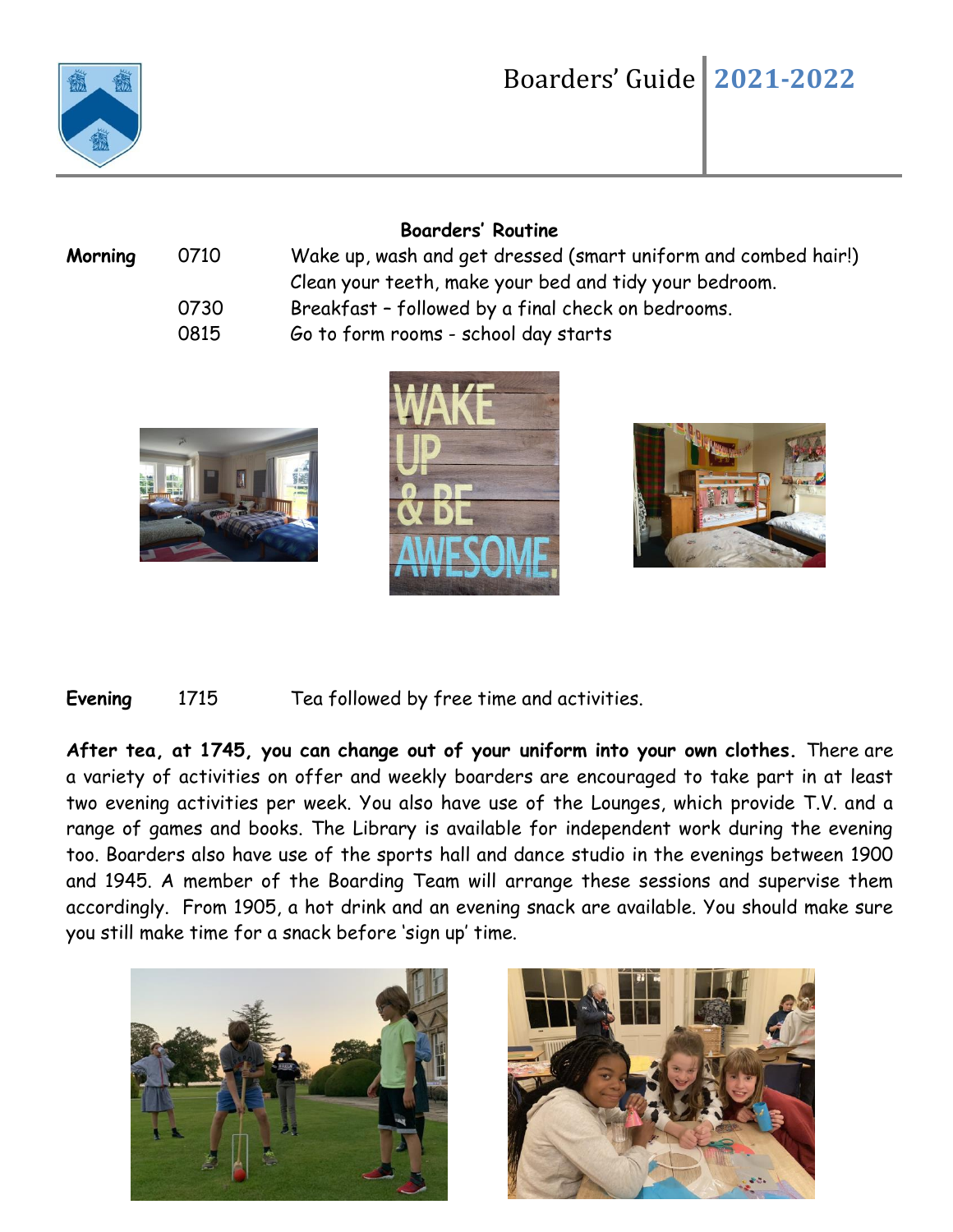

**Bedtimes** – you should **'sign up'** with the member of staff on duty and be upstairs at the following times:

1930 Years 4 & 5 1945 Year 6 2000 Year 7 2015 Year 8

When you get upstairs, you should shower, brush your teeth and get ready for bed. Weekly boarders should place their laundry in the basket provided. There will be some free time, then a 15 minute reading period followed by lights out at the following times:

| 2015 | Year 4 |
|------|--------|
| 2030 | Year 5 |
| 2040 | Year 6 |
| 2050 | Year 7 |
| 2100 | Year 8 |

# **Boarders' Breakfasts**

At the end of each half term staff will be asked to nominate pupils who they feel have made a positive contribution to boarding; pupils with the most nominations will then receive an invitation to a Boarders' Breakfast. If you are selected to attend one of these you shall receive an invite and on the day you have been invited you shall take a special breakfast with some of your fellow boarders. If you do not normally board the night before then you will be offered the opportunity to board for an extra night free of charge.